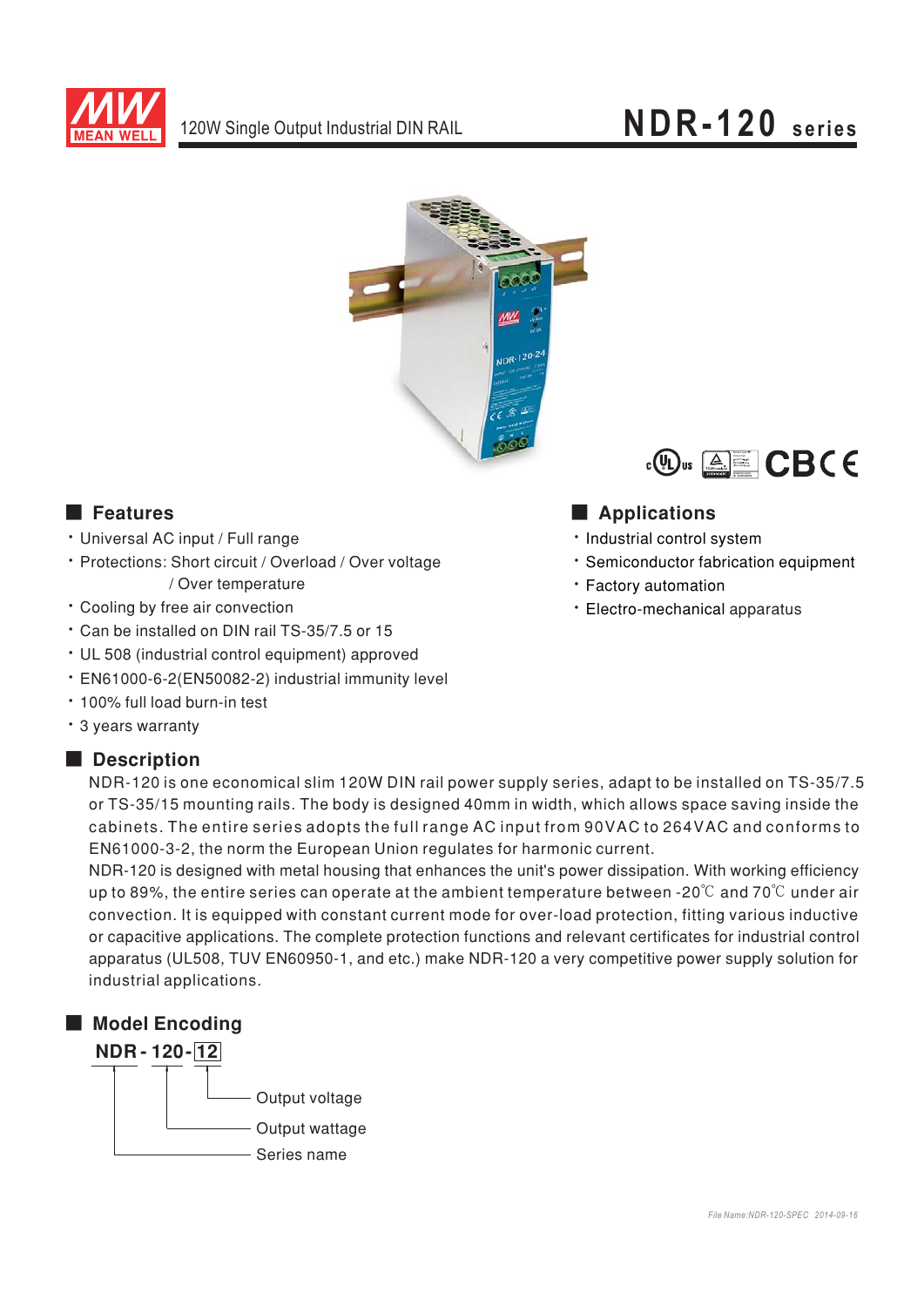

### **SPECIFICATION**

| <b>MODEL</b>         |                                                          | NDR-120-12                                                                                                                                                 | NDR-120-24                       | NDR-120-48  |
|----------------------|----------------------------------------------------------|------------------------------------------------------------------------------------------------------------------------------------------------------------|----------------------------------|-------------|
| <b>OUTPUT</b>        | <b>DC VOLTAGE</b>                                        | 12V                                                                                                                                                        | <b>24V</b>                       | 48V         |
|                      | <b>RATED CURRENT</b>                                     | 10A                                                                                                                                                        | 5A                               | 2.5A        |
|                      | <b>CURRENT RANGE</b>                                     | $0 - 10A$                                                                                                                                                  | $0 - 5A$                         | $0 - 2.5A$  |
|                      | RATED POWER                                              | <b>120W</b>                                                                                                                                                | 120W                             | <b>120W</b> |
|                      | RIPPLE & NOISE (max.) Note.2 100mVp-p                    |                                                                                                                                                            | 120mVp-p                         | 150mVp-p    |
|                      | <b>VOLTAGE ADJ. RANGE</b>                                | $12 - 14V$                                                                                                                                                 | $24 - 28V$                       | $48 - 55V$  |
|                      | <b>VOLTAGE TOLERANCE Note.3</b>                          | ±2.0%                                                                                                                                                      | ±1.0%                            | ±1.0%       |
|                      | <b>LINE REGULATION</b>                                   | ±0.5%                                                                                                                                                      | ±0.5%                            | ±0.5%       |
|                      | <b>LOAD REGULATION</b>                                   | ±1.0%                                                                                                                                                      | ±1.0%                            | ±1.0%       |
|                      | <b>SETUP, RISE TIME</b>                                  | 1200ms, 60ms/230VAC                                                                                                                                        | 2500ms, 60ms/115VAC at full load |             |
|                      | <b>HOLD UP TIME (Typ.)</b>                               | 16ms/230VAC<br>10ms/115VAC at full load                                                                                                                    |                                  |             |
| <b>VOLTAGE RANGE</b> |                                                          | Note 6 $90 - 264$ VAC<br>127 ~ 370VDC [DC input operation possible by connecting AC/L(+), AC/N(-)]                                                         |                                  |             |
| <b>INPUT</b>         | <b>FREQUENCY RANGE</b>                                   | $47 \sim 63$ Hz                                                                                                                                            |                                  |             |
|                      | <b>EFFICIENCY (Typ.)</b>                                 | 85.5%                                                                                                                                                      | 88%                              | 89%         |
|                      | <b>AC CURRENT (Typ.)</b>                                 | 1.3A/230VAC<br>2.25A/115VAC                                                                                                                                |                                  |             |
|                      | <b>INRUSH CURRENT (Typ.)</b>                             | 20A/115VAC<br>35A/230VAC                                                                                                                                   |                                  |             |
|                      | <b>LEAKAGE CURRENT</b>                                   | <1mA/240VAC                                                                                                                                                |                                  |             |
| <b>PROTECTION</b>    | <b>OVERLOAD</b>                                          | 105 ~ 130% rated output power                                                                                                                              |                                  |             |
|                      |                                                          | Protection type : Constant current limiting, recovers automatically after fault condition is removed                                                       |                                  |             |
|                      | <b>OVER VOLTAGE</b>                                      | $14 - 17V$                                                                                                                                                 | $29 - 33V$                       | $56 - 65V$  |
|                      |                                                          | Protection type : Shut down o/p voltage, re-power on to recover                                                                                            |                                  |             |
|                      | <b>OVER TEMPERATURE</b>                                  | Shut down o/p voltage, re-power on to recover                                                                                                              |                                  |             |
| <b>ENVIRONMENT</b>   | <b>WORKING TEMP.</b>                                     | -20 ~ +70 $^{\circ}$ C (Refer to "Derating Curve")                                                                                                         |                                  |             |
|                      | <b>WORKING HUMIDITY</b>                                  | 20~95% RH non-condensing                                                                                                                                   |                                  |             |
|                      | <b>STORAGE TEMP., HUMIDITY</b>                           | $-40 \sim +85^{\circ}$ C, 10 ~ 95% RH                                                                                                                      |                                  |             |
|                      | <b>TEMP, COEFFICIENT</b>                                 | $\pm$ 0.03%/°C (0~50°C)                                                                                                                                    |                                  |             |
|                      | <b>VIBRATION</b>                                         | Component:10 ~ 500Hz, 2G 10min./1cycle, 60min. each along X, Y, Z axes; Mounting: Compliance to IEC60068-2-6                                               |                                  |             |
|                      | UL508, TUV EN60950-1 approved<br><b>SAFETY STANDARDS</b> |                                                                                                                                                            |                                  |             |
| <b>SAFETY &amp;</b>  | <b>WITHSTAND VOLTAGE</b>                                 | I/P-O/P:3KVAC I/P-FG:2KVAC O/P-FG:0.5KVAC                                                                                                                  |                                  |             |
| <b>EMC</b>           | <b>ISOLATION RESISTANCE</b>                              | I/P-O/P, I/P-FG, O/P-FG:>100M Ohms / 500VDC / 25°C/ 70% RH<br>Compliance to EN55022 (CISPR22), EN61204-3 Class B, EN61000-3-2,-3                           |                                  |             |
| (Note 4)             | <b>EMC EMISSION</b>                                      |                                                                                                                                                            |                                  |             |
|                      | <b>EMC IMMUNITY</b>                                      | Compliance to EN61000-4-2,3,4,5,6,8,11, EN55024, EN61000-6-2 (EN50082-2), EN61204-3, heavy industry level, criteria A                                      |                                  |             |
| <b>OTHERS</b>        | <b>MTBF</b>                                              | MIL-HDBK-217F $(25^{\circ}C)$<br>456.3K hrs min.                                                                                                           |                                  |             |
|                      | <b>DIMENSION</b>                                         | 40*125.2*113.5mm (W*H*D)                                                                                                                                   |                                  |             |
|                      | <b>PACKING</b>                                           | 0.6Kg; 20pcs/13Kg/1.16CUFT                                                                                                                                 |                                  |             |
| <b>NOTE</b>          |                                                          | 1. All parameters NOT specially mentioned are measured at 230VAC input, rated load and 25°C of ambient temperature.                                        |                                  |             |
|                      |                                                          | 2. Ripple & noise are measured at 20MHz of bandwidth by using a 12" twisted pair-wire terminated with a 0.1uf & 47uf parallel capacitor.                   |                                  |             |
|                      |                                                          | 3. Tolerance : includes set up tolerance, line regulation and load regulation.                                                                             |                                  |             |
|                      | EMC directives.                                          | 4. The power supply is considered a component which will be installed into a final equipment. The final equipment must be re-confirmed that it still meets |                                  |             |
|                      |                                                          | 5. Installation clearances : 40mm on top, 20mm on the bottom, 5mm on the left and right side are recommended when loaded permanently with full power.      |                                  |             |
|                      |                                                          | In case the adjacent device is a heat source, 15mm clearance is recommended.                                                                               |                                  |             |
|                      |                                                          | 6. Derating may be needed under low input voltage. Please check the derating curve for more details.                                                       |                                  |             |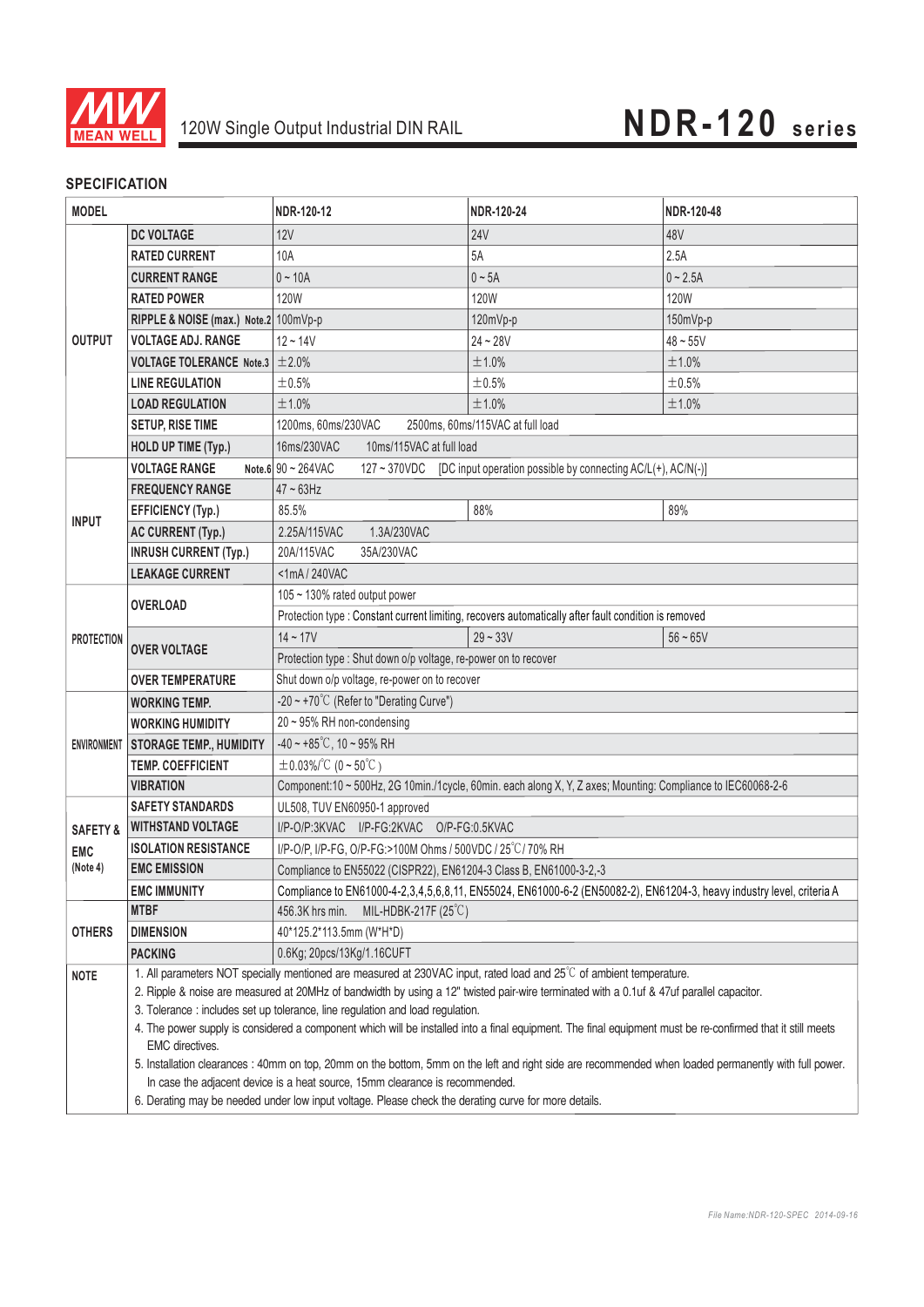

# 120W Single Output Industrial DIN RAIL **NDR-120** series